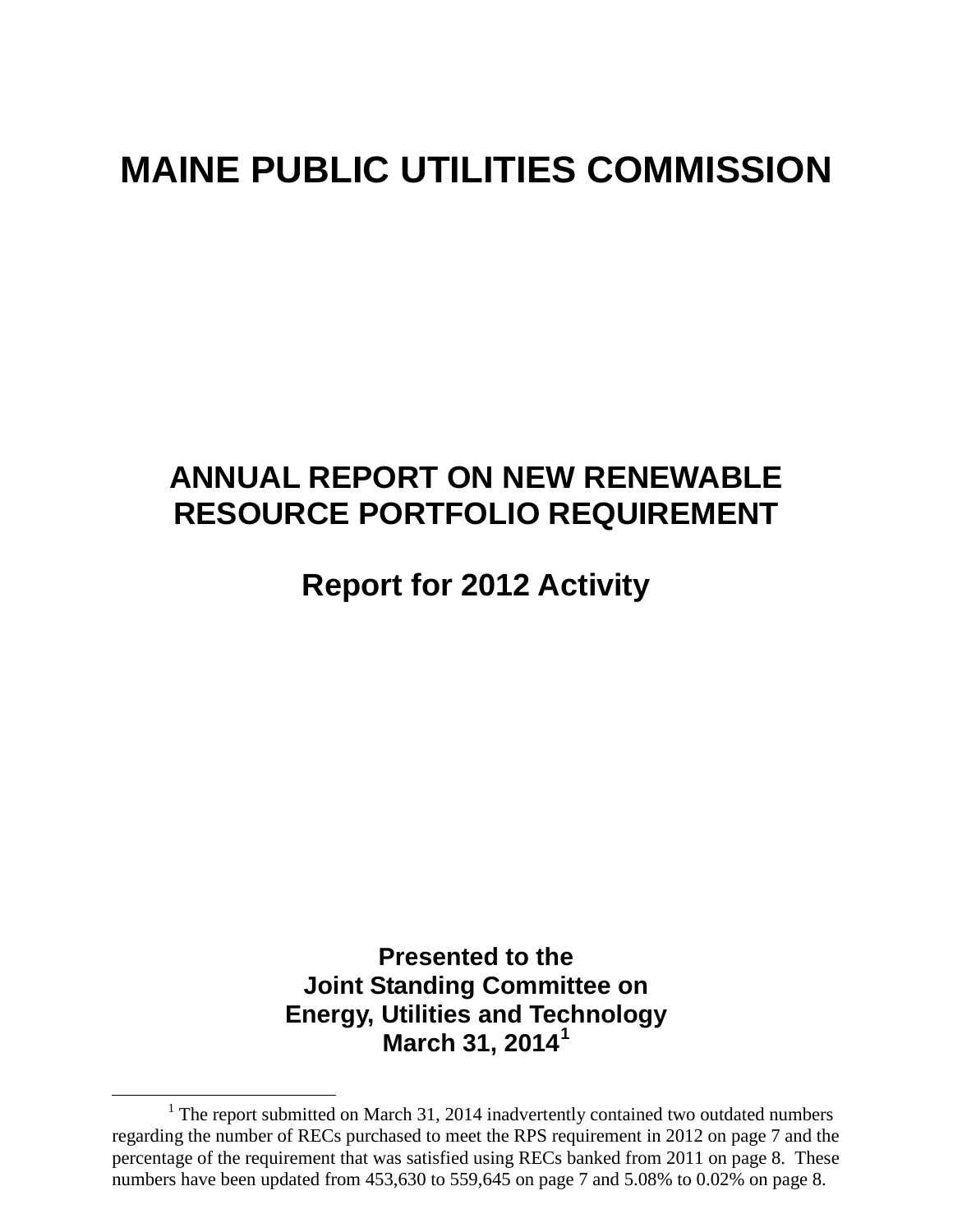# **TABLE OF CONTENTS**

| I.  |                    |                                                                       |  |  |  |
|-----|--------------------|-----------------------------------------------------------------------|--|--|--|
| Ш.  |                    |                                                                       |  |  |  |
|     | Α.                 | New Renewable Resource Portfolio Requirement (Class I)  3             |  |  |  |
|     | Β.                 |                                                                       |  |  |  |
|     | C.                 | Maine's Eligible Resource Portfolio Requirement (Class II)  5         |  |  |  |
|     | D.                 |                                                                       |  |  |  |
| Ш.  |                    |                                                                       |  |  |  |
|     | Α.                 |                                                                       |  |  |  |
|     | B.                 |                                                                       |  |  |  |
|     | C.                 | New Renewable Portfolio Requirement (Class I); Resources and Cost     |  |  |  |
|     | D.                 | Eligible Resource Portfolio Requirement (Class II); Resource and Cost |  |  |  |
|     | Е.                 |                                                                       |  |  |  |
|     | F.                 |                                                                       |  |  |  |
| IV. |                    |                                                                       |  |  |  |
| V.  | <b>ATTACHMENTS</b> |                                                                       |  |  |  |
|     | 1.                 | Generation Facilities Certified by the Commission as Class I New      |  |  |  |

Renewable Resource

 $\overline{a}$ The corrected report also notes on page 8 that the number of RECs purchased in 2012 and banked for future use was 59,790.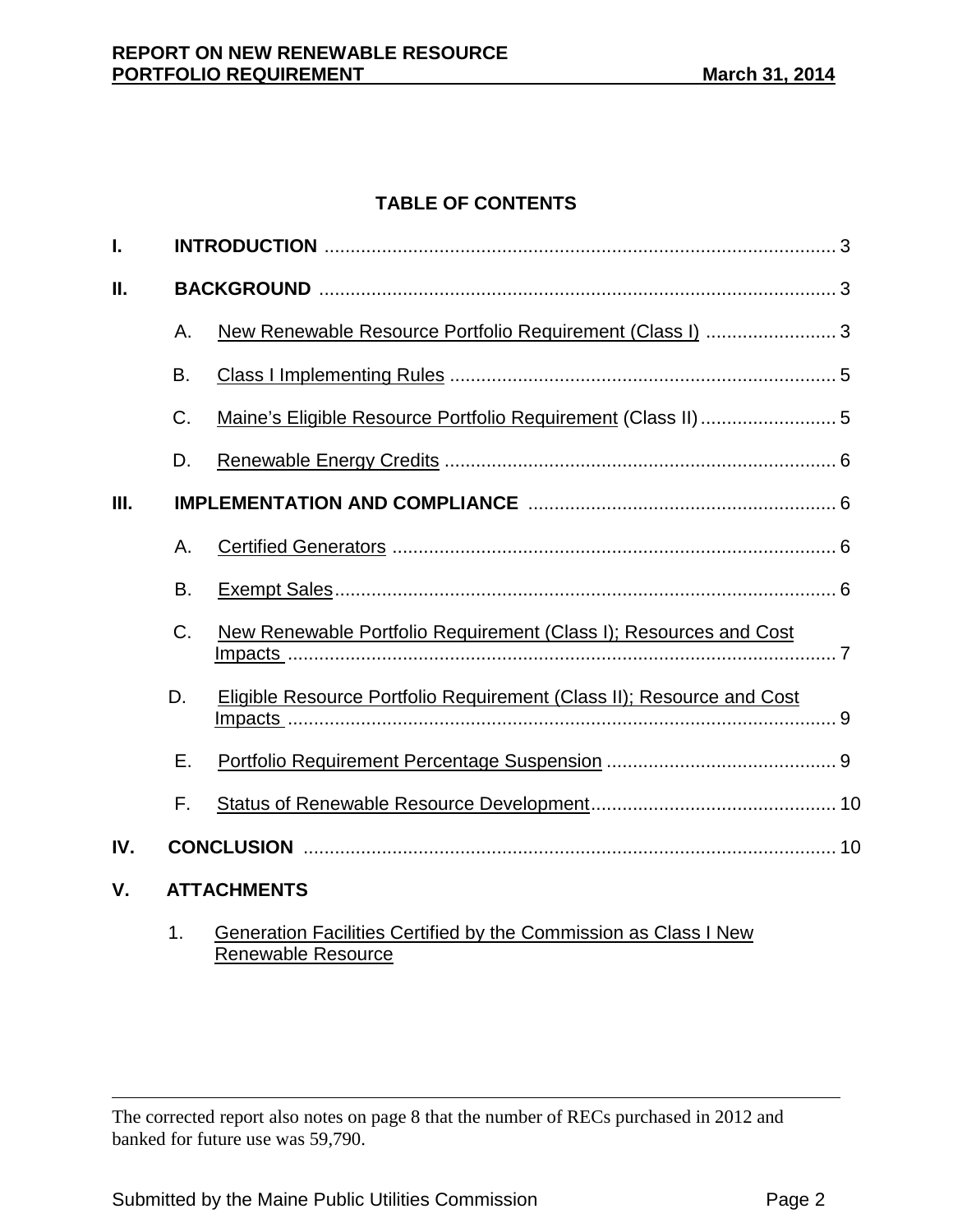#### **I. INTRODUCTION**

During its 2007 session, the Legislature enacted an Act to Stimulate Demand for Renewable Energy  $(Act)$ .<sup>[2](#page-0-1)</sup> The Act added a mandate that specified percentages of electricity that supply Maine's consumers come from "new" renewable resources. Generally, new renewable resources are renewable facilities that have an in-service date, resumed operation or were refurbished after September 1, 2005. The percentage requirement began at one percent in 2008 and increases in annual one percent increments to ten percent in 2017 and remains at ten percent thereafter, unless the Commission suspends the requirement pursuant to the provisions of the Act.

The Act contains an annual reporting requirement on the status of Class I renewable resource development and compliance with the portfolio requirement. The reporting provision specifies:

Annual Reports. No later than March 31, 2008 and annually thereafter, the Commission shall submit a report regarding the status of new renewable capacity resources in the State and New England, and compliance with the portfolio requirement required by this section to the joint standing committee of the Legislature having jurisdiction over utilities and energy matters. The report shall include, but is not limited to, a description of new renewable capacity resources available to meet the portfolio requirement required by this section, documentation of the loss of any existing renewable generation capacity in the State, the status of implementation of the new renewable resources portfolio requirement, including any suspensions pursuant to subsection D, and recommendations to stimulate investment in new renewable resources.

The Commission hereby submits its report to the Energy, Utilities and Technology Committee to describe the status of Maine's new renewable resource portfolio requirement. The Commission notes that this report is based on the most recently filed Competitive Electricity Provider annual compliance reports, which were filed in July 2013 for calendar year 2012. Therefore, this report generally presents information on implementation and compliance with the portfolio requirement for calendar year 2012.

### **II. BACKGROUND**

### A. New Renewable Resource Portfolio Requirement (Class I)

As stated above, the new renewable resource portfolio requirement, referred to as Class  $I<sub>3</sub>$  $I<sub>3</sub>$  $I<sub>3</sub>$  requires that specified percentages of electricity that supply

<span id="page-2-1"></span><span id="page-2-0"></span><sup>&</sup>lt;sup>2</sup> P.L. 2007, ch. 403 (codified at 35-A M.R.S. § 3210(3-A)).<br><sup>3</sup> The "new" renewable resource requirement was designated as Class I in the Commission's implementing rules (Chapter 311) because the requirement is similar to portfolio requirements in other New England states that are referred to as "Class I." Maine's pre-existing "eligible" resource portfolio requirement is designated as Class II.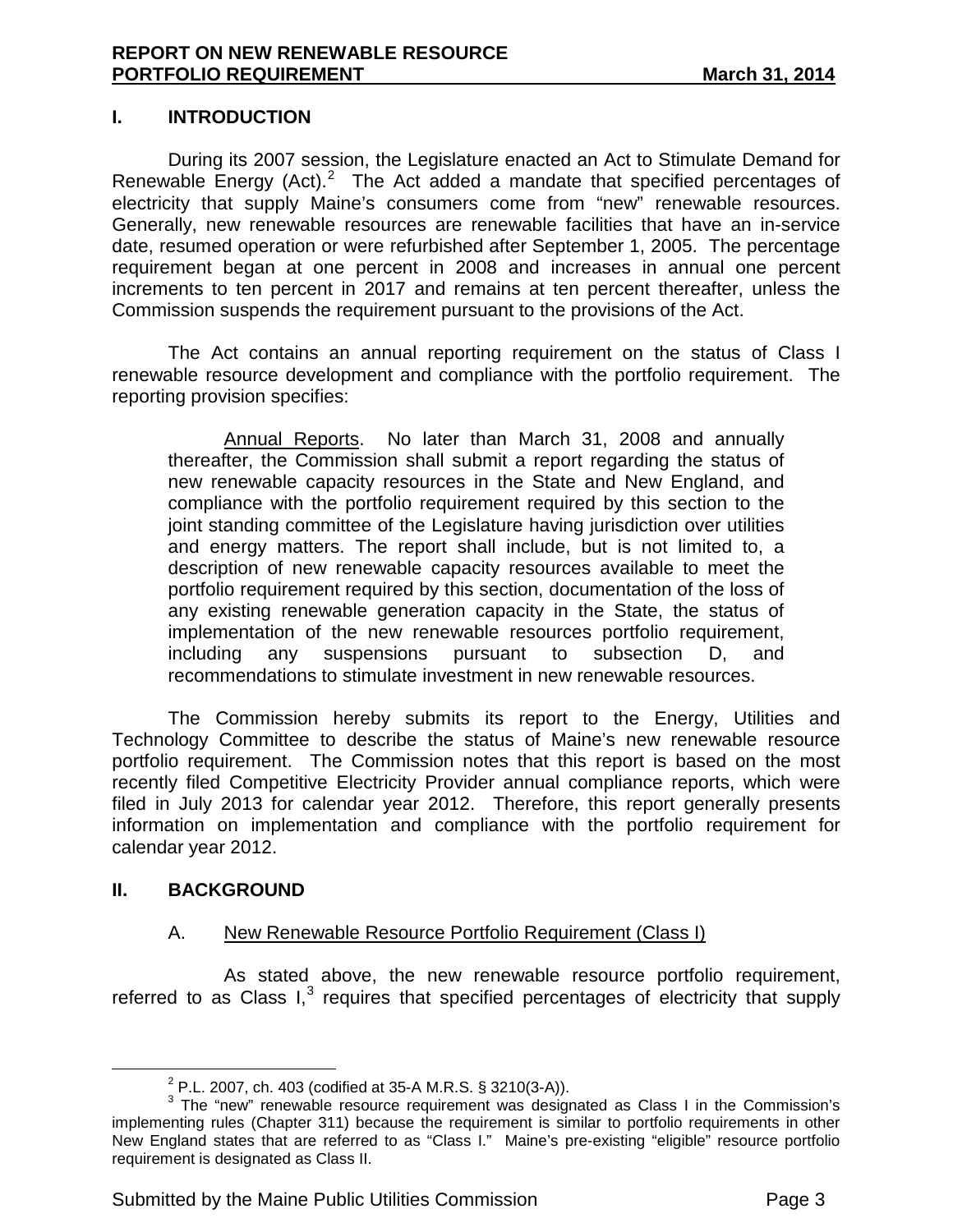Maine's consumers come from "new" renewable resources.<sup>[4](#page-2-1)</sup> The percentage requirement began at one percent in 2008 and increases in annual one percent increments to ten percent in 2017 and remains at ten percent thereafter. The Act specifies the resource type, capacity limit and the vintage requirements for the new renewable resource requirement. As specified in the Act, a new renewable resource used to satisfy the Class I portfolio requirement must be of the following types:

- fuel cells;
- $\blacksquare$  tidal power;
- solar arrays and installations;
- wind power installations;
- **qeothermal installations;**
- hydroelectric generators that meet all state and federal fish passage requirement; or
- biomass generators, including generators fueled by landfill gas.

In addition, except for wind power installations, the generating resource must not have a nameplate capacity that exceeds 100 MW. Moreover, the resource must satisfy one of four vintage requirements. These are:

- 1) Renewable capacity with an in-service date after September 1, 2005;
- 2) Renewable capacity that has been added to an existing facility after September 1, 2005;
- 3) Renewable capacity that has not operated for two years or was not recognized as a capacity resource by the New England Independent System Operator (ISO-NE) or the Northern Maine Independent System Administrator (NMISA) and has resumed operation or has been recognized by the ISO-NE or NMISA after September 1, 2005; and
- 4) Renewable capacity that has been refurbished after September 1, 2005 and is operating beyond its useful life or employing an alternate technology that significantly increases the efficiency of the generation process.

The Act also includes an "alternative compliance mechanism" (ACM) that allows suppliers to pay specified amounts into the Energy Efficiency and Renewable Resource Fund<sup>[5](#page-3-0)</sup> in lieu of compliance with the new renewable resource portfolio requirement, and states that the Commission shall set the alternative compliance payment rate in its implementing rules. In addition, the Act allows the Commission to suspend scheduled percentage increases in the portfolio requirement if it finds that investment in new renewable resources has not been sufficient for suppliers to satisfy the requirement, the requirement has burdened electricity customers without providing

<span id="page-3-1"></span><sup>&</sup>lt;sup>4</sup> Contracts or standard offer arrangements that pre-date the effective date of the Act, 35-A M.R.S. § 3210(3-A)(D), and sales to qualified Pine Tree Development Zone businesses, 35-A M.R.S. § 3210-B(4), are exempt from the portfolio requirement.

<span id="page-3-0"></span> $<sup>5</sup>$  The Energy Efficiency and Renewable Resource Fund was established to fund research,</sup> development and demonstration projects related to energy technologies. 35-A M.R.S. § 10121.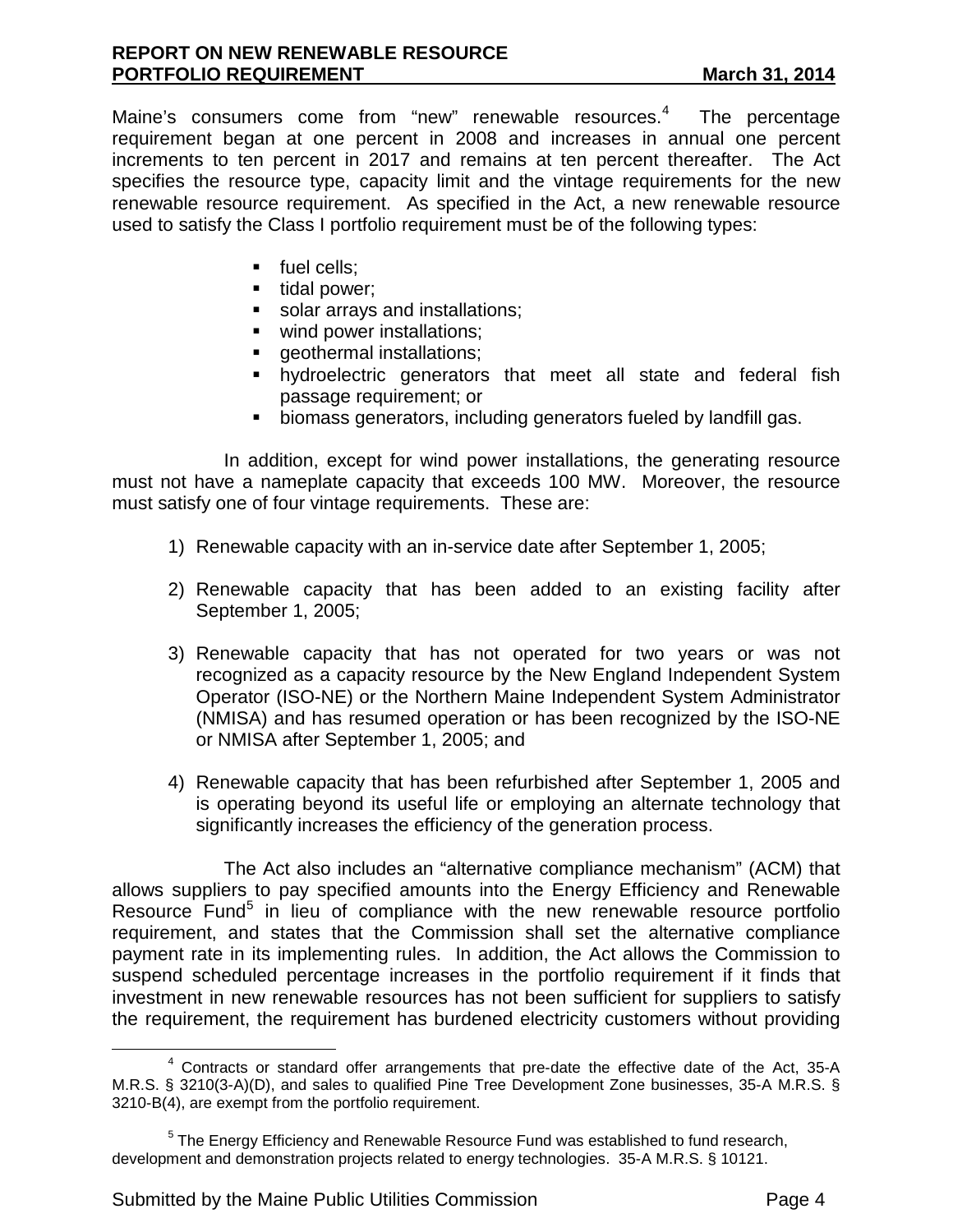the benefits from new renewable resources or that there has been an over reliance on the ACM.

# B. Class I Implementing Rules

As required by the Act, the Commission modified its portfolio requirement rule (Chapter 311) to implement the "new" renewable resource requirement.<sup>[6](#page-3-1)</sup> The implementing rules establish a certification process that requires generators to precertify facilities as a new renewable resource under the requirements of the rule and provide for a Commission determination of resource eligibility on a case-by-case basis.<sup>[7](#page-4-0)</sup> The rule also specifies that the Commission may revoke a certification if there is a material change in circumstance that renders the generation facility ineligible as a new renewable resource. Under the rules, a generator does not have to be located in Maine to be eligible as long as its power is used to serve load in New England.

As required by the Act, the rules establish an ACM that allows suppliers to make a payment in lieu of compliance with the new renewable resource portfolio requirement.<sup>[8](#page-4-1)</sup> The rule established a base alternative compliance payment rate of \$57.12 per megawatt-hour that is adjusted annually based on the Consumer Price Index. The alternative compliance payment rate in 2012 was \$64.03 per MWh.

Finally, the implementing rules allow suppliers to satisfy or "cure" a compliance deficiency in one calendar year during the following calendar year. This cure provision only applies if the supplier has satisfied at least two-thirds of its calendar year requirement. In addition, a supplier may "bank" any excess renewable credits in a calendar year for use in the next calendar year. However, a supplier may not use banked credits to satisfy more than one-third of the requirement in any year.<sup>[9](#page-4-2)</sup>

### C. Maine's Eligible Resource Portfolio Requirement (Class II)

Maine's original restructuring legislation, which became effective in March 2000, included a 30% eligible resource portfolio requirement.<sup>[10](#page-4-3)</sup> The eligible resource portfolio requirement, now referred to as Class II, mandated that each retail competitive electricity supplier meet at least 30% of its retail load in Maine from "eligible resources." Eligible resources are defined in statute as either renewable resources or efficient resources. Renewable resources are defined in statute as fuel cells, tidal power, solar arrays, wind power, geothermal installations, hydroelectric generators, biomass generators, and municipal solid waste facilities. Renewable resources may not exceed a production capacity of 100 megawatts. "Efficient" resources are cogeneration facilities that were constructed prior to 1997, meet a statutory efficient standard and may be fueled by fossil fuels.

<span id="page-4-4"></span><span id="page-4-3"></span><span id="page-4-2"></span><span id="page-4-1"></span><span id="page-4-0"></span><sup>6</sup> *Order Adopting Rule and Statement of Factual and Policy Basis,* Docket No. 2007-391 (Oct. 22,

 $^7$  Chapter 311, § 3(B)(4).

 $^8$  Chapter 311, § 3(C).

<sup>&</sup>lt;sup>9</sup> Chapter 311, § 7(A) and (B).<br><sup>10</sup> 35-A M.R.S. § 3210(3).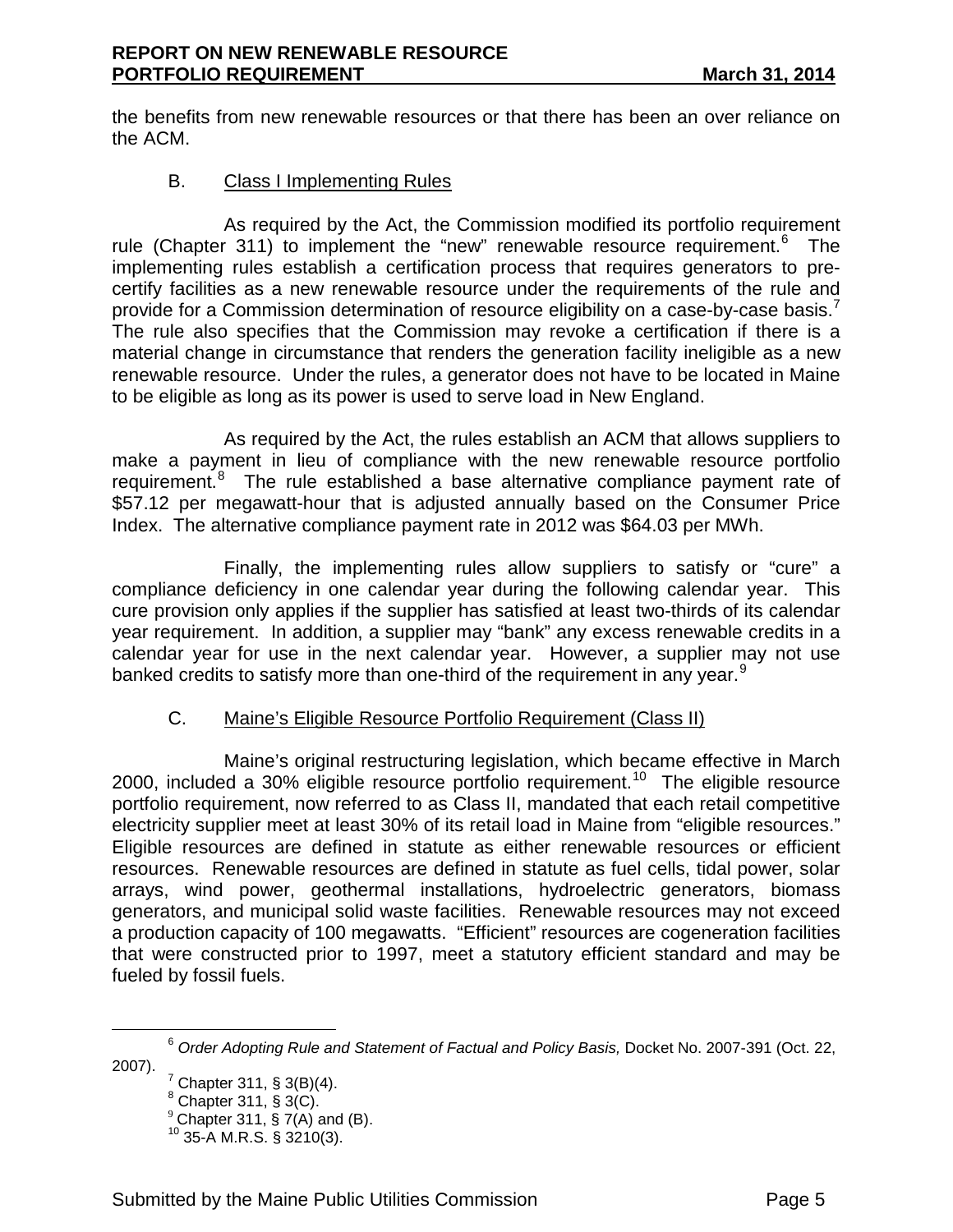# D. Renewable Energy Credits

Most of the compliance with Maine's portfolio requirements occurs through the purchase of renewable energy credits (RECs). The New England Power Pool (NEPOOL) has established a REC creation and tracking mechanism referred to as the Generation Information System (GIS). This system allows for the trading of the renewable attribute separate from the energy commodity. This mechanism serves to significantly simplify compliance by suppliers and verification by regulatory commissions, and avoids double counting. Consistent with statutory direction,<sup>[11](#page-4-4)</sup> the Commission requires suppliers in the ISO-NE to verify compliance with the portfolio requirement through the GIS. Because of its small size, northern Maine does not have REC system and therefore compliance is verified through contractual documentation and settlement data.

# **III. IMPLEMENTATION AND COMPLIANCE**

# A. Certified Generators

The implementing rules require generation facilities to be certified by the Commission as a Class I new renewable resource before such facilities can be used to satisfy Maine's new renewable resource portfolio requirement. To date, the Commission has certified approximately 75 facilities, with a total capacity of approximately 1000 MW. However, not all of the facilities that have been certified are in-service and many of the facilities are also eligible for portfolio requirements in other New England states.<sup>12</sup>

### B. Exempt Sales

Electricity suppliers are required to demonstrate compliance with the five percent new renewable resource portfolio requirement for calendar year 2012. However, any retail electricity sales made pursuant to a supply contract or a standard offer service arrangement executed on or before September 20, 2007 (the effective date of the Act) are exempt from portfolio requirement compliance until the end of the current term of the arrangement.[13](#page-5-1) During 2012, approximately 284,841MWh, or 2.37% of Maine's electricity sales, were exempt from the new renewable resource portfolio requirement as a result of the pre-existing contract exemption.

Electricity sales to serve qualified Pine Tree Development Zone businesses established under Title 30-A are exempt from the portfolio requirements.<sup>[14](#page-5-2)</sup> During 2012, approximately 96,306 MWh, or 0.80% of Maine's electricity sales, were exempt from the new renewable resource portfolio requirement as a result of the Pine Tree Zone exemption.

<span id="page-5-3"></span><span id="page-5-2"></span><span id="page-5-1"></span><span id="page-5-0"></span> $11$  The portfolio requirement statute states that the Commission shall allow competitive providers to satisfy the portfolio requirements through the use of RECs if it determines that a reliable system of electrical attribute trading exists. 35-A M.R.S. § 3210(8). The Commission has determined that the GIS is such a reliable system.<br><sup>12</sup> A list of the certified facilities is attached to this Report as Attachment 1.<br><sup>13</sup> 35-A M.R.S. § 3210(3-A)(D).<br><sup>14</sup> 35-A M.R.S. § 3210-B(4).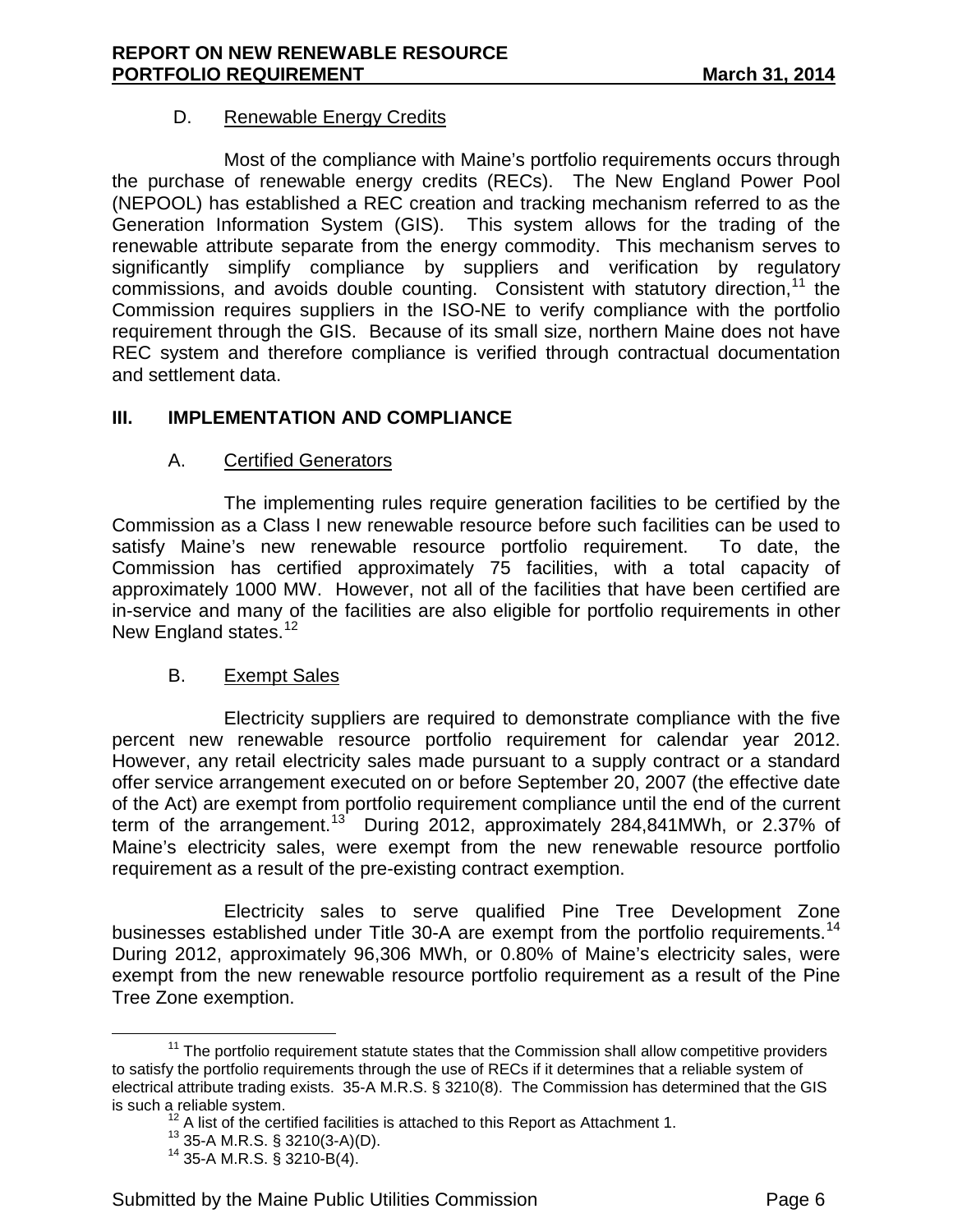# C. New Renewable Portfolio Requirement (Class I); Resources and Cost Impacts

The following chart shows the mix of resources used to satisfy Maine's new renewable resource portfolio requirement during 2012.



As the table below shows, the RECs from twenty-two facilities were used by suppliers to comply with the 2012 new renewable resource requirement. Eleven of the facilities are biomass, six are hydro, two are wind facilities and three are landfill or digester gas facilities. Seventeen of the twenty-two facilities are located in Maine, one is located in Connecticut, one is located in New York, one is located in Massachusetts and two are located in Vermont. Of the approximately 559,645 RECs purchased to meet the portfolio requirement in 2012, 98% came from facilities located in Maine.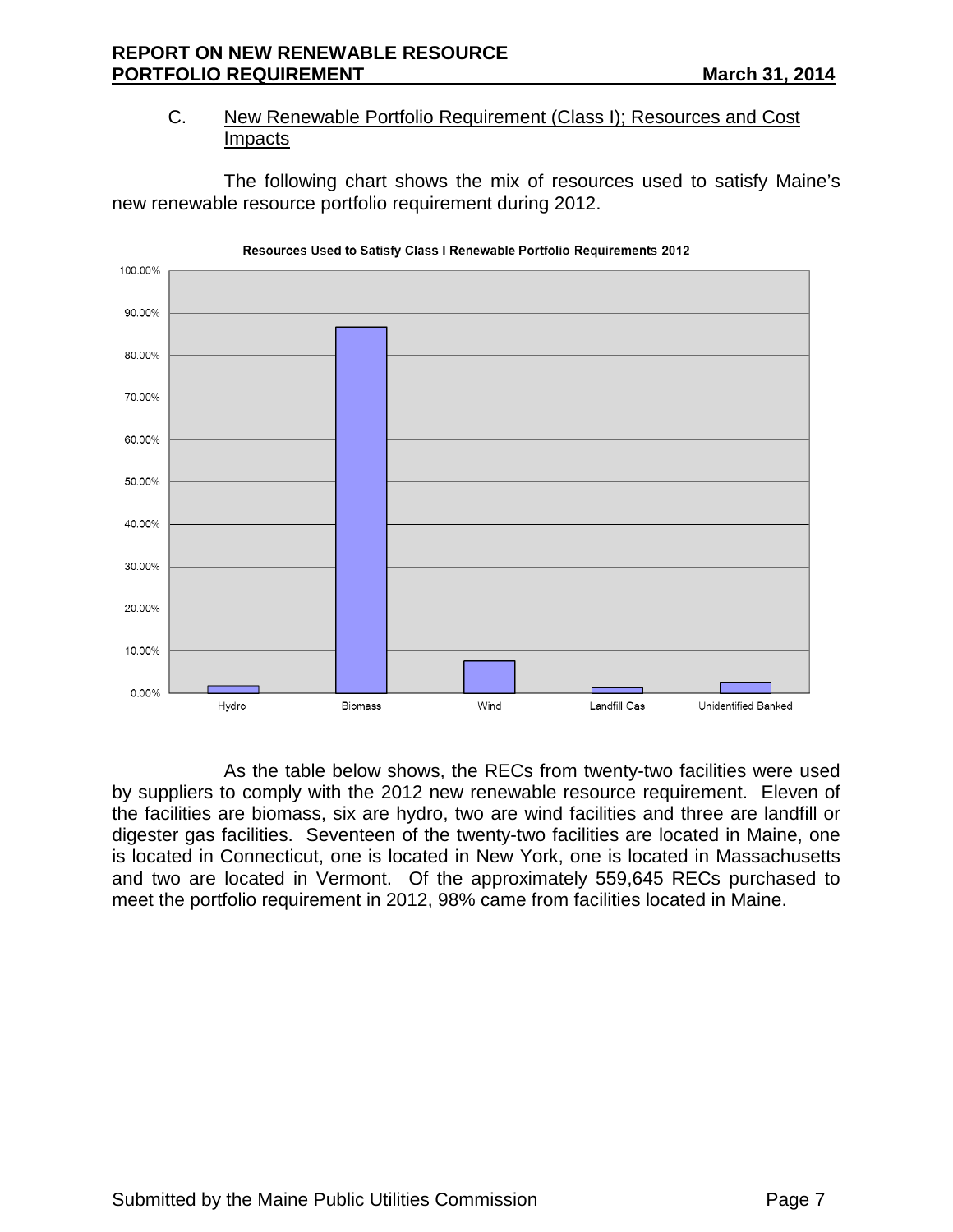### **REPORT ON NEW RENEWABLE RESOURCE PORTFOLIO REQUIREMENT March 31, 2014**

| <b>Fuel Type and State</b>  | <b>No. of Facilities</b> | <b>GIS Certificates</b> | % of Total |
|-----------------------------|--------------------------|-------------------------|------------|
| Hydro - ME                  | 3                        | 20,036                  | 3.542%     |
| Hydro - VT                  |                          | 155                     | 0.03%      |
| Hydro - CT                  | 1                        | 5,319                   | 0.91%      |
| Hydro - MA                  | 1                        | 463                     | 0.08%      |
| Biomass - ME                | 11                       | 491,868                 | 84.57%     |
| $Wind - ME$                 | 1                        | 44,455                  | 7.64%      |
| $Wind - VT$                 | 1                        | 21                      | 0.00%      |
| Digester Gas - ME           | $\overline{2}$           | 3,286                   | 0.57%      |
| Landfill Gas - NY           | 1                        | 590                     | 0.10%      |
| <b>Banked from Previous</b> |                          |                         |            |
| Years                       |                          | 15,384                  | 2.65%      |
| <b>Total - Overall</b>      | 22                       | 581,645                 | 100%       |
| Total – ME                  | 17                       | 559,645                 | 96.23%     |

The cost to ratepayers of Maine's new renewable resource portfolio requirement is represented by the cost of compliance by suppliers, either through the purchase of RECs or payment under the ACM. For calendar year 2012, for which the 5% new renewable resource portfolio requirement applied, 95.97% of the requirement was satisfied through the purchase of RECs, 0.005% was satisfied through the ACM, 0.02% was satisfied using RECs banked from 2011 and 0.003% will be satisfied during the 2013 cure period allowed by the rule. In addition, 1.4% of RECs purchased in 2012 were used to satisfy the 2011 compliance requirements. Finally, 59,790 RECs were purchased in 2012 and banked for future use.

During 2012, the cost of RECs used for compliance ranged from approximately \$11.75 per MWh to \$60 per MWh, with an average cost of \$31.98 per MWh and a total cost of \$18,429,710. One supplier chose to satisfy the portfolio requirement through the ACM at the rate of \$64.03 per MWh for a total cost of \$1,665. Thus, the total cost to ratepayers during 2012 was \$18,431,375, which translates into an average rate impact of about 0.16 cents per kWh (or about 80 to 85 cents monthly for a typical residential bill). In percentage terms, this translates to a residential customer bill impact of about 1%.

The Commission notes that the cost of Maine Class I RECs has dropped substantially since 2012 and they are currently trading in the range of \$3.00 to \$5.00. Consequently, the current cost of the RPS to ratepayers is much less than what it was in 2012. The Commission believes that, to a significant degree, the decline in price is due to the certification by the Commission of a number of resources under the "refurbishment" provision of the statute, which has had the effect of increasing supply.

During 2012, Maine's new renewable resource requirement provided a substantial source of revenue to qualified Maine Class 1 renewable generation resources. As noted above, in 2012, the requirement created an average premium of \$31.98 per MWh, amounting to an 88% premium over the average wholesale market price of \$36.00 per MWh. The fact that a negligible percentage (0.005%) of the requirement has been satisfied through the ACM indicates that the ratepayer premium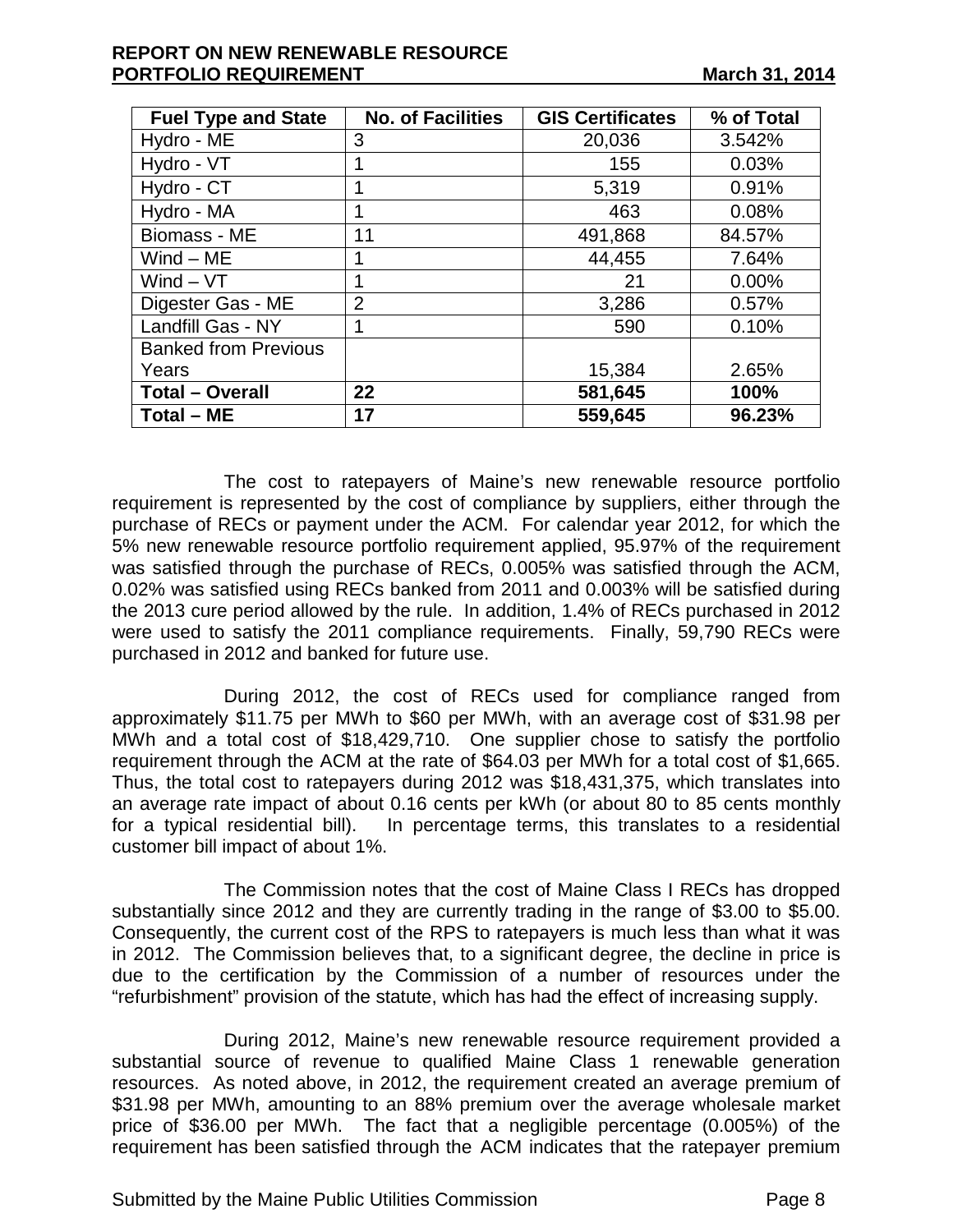is going directly to eligible renewable generators, most of which were located in Maine.

D. Eligible Resources Portfolio Requirement (Class II); Resources and Cost Impacts

The following chart shows the mix of resources used to satisfy Maine's Class II renewable resource portfolio requirement during 2012.



#### Resources Used to Satisfy Class II Renewable Portfolio Requirements 2012

During 2012, the costs of RECs used to satisfy the eligible resource portfolio requirement ranged from \$0.00 per MWh (some RECs were provided for free as part of an energy transaction) to \$1.00 per MWh, with an average cost of \$0.15 per MWh and a total cost of \$533,247. This translates into less than three cents per month on a typical residential bill.

# E. Portfolio Requirement Percentage Suspension

The Act allows the Commission to suspend scheduled percentage increases in the Class I portfolio requirement if it finds that investment in new renewable resources has not been sufficient for suppliers to satisfy the requirement, the requirement has burdened electricity customers without providing the benefits from new renewable resources or that there has been an over reliance on the ACM. As specified in section III(C) above, nearly all of the compliance with the Class I portfolio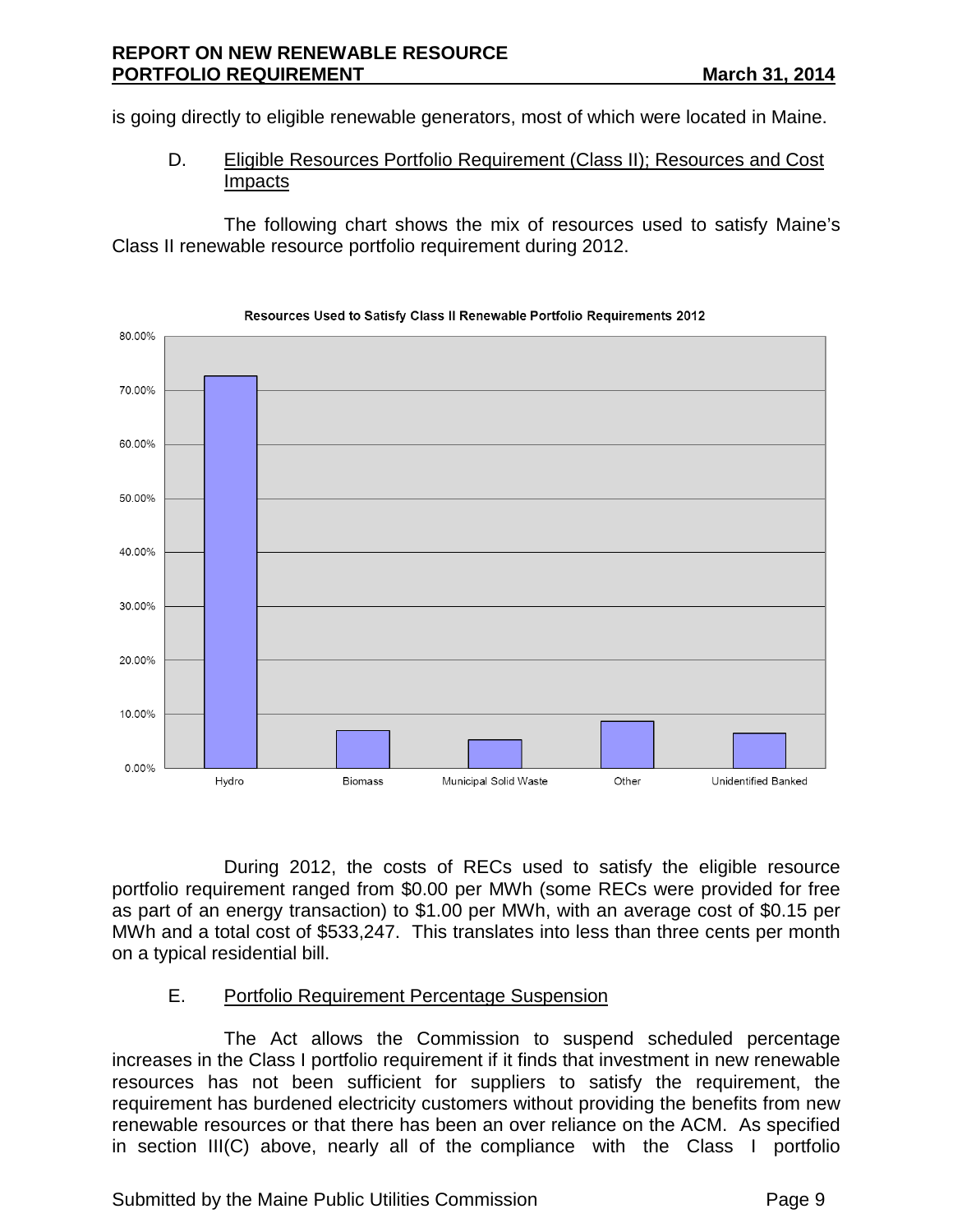#### **REPORT ON NEW RENEWABLE RESOURCE PORTFOLIO REQUIREMENT** March 31, 2014

requirement occurred through the purchase of RECs with extremely limited reliance on the ACM. In addition, the REC prices during 2012 (an average cost of \$31.98 per MWh) were substantially lower than the alternative compliance payment (\$64.03 per MWh). This indicates that renewable resource development has been sufficient for suppliers to satisfy the Class I portfolio requirement without significant reliance on the ACM. Accordingly, the Commission did not act to suspend percentage increases in the portfolio requirement in 2012.

# F. Status of Renewable Resource Development

Maine's portfolio requirement operates in conjunction with the portfolio requirements in the other New England states to promote the development of renewable resources in Maine and New England.<sup>15</sup> The ISO-NE interconnection queue represents proposed generation projects that have initiated the review process for interconnection to the regional grid. A review of the interconnection queue shows that there are a significant number of renewable projects under development in New England and in Maine. New England wide, the proposed projects total 2312 MW (wind-2097 MW, biomass-137 MW, hydro-62 MW, solar-16 MW). The proposed projects in Maine total 1348 MW (wind-1337 MW, hydro-12 MW). Although not all of the projects in the queue will be successfully completed, there are renewable resources other than those in the queue (such as on-site and behind the meter renewable resources, renewable projects not yet in the queue, and imported energy from renewable project in adjacent regions) that may be developed. Thus, there continues to be significant renewable resource development in both New England and Maine that will be available to meet the requirements of the RPS.

The primary indicator of whether new renewable resource development has been sufficient to meet Maine's portfolio requirement is the degree to which compliance is satisfied through the ACM. In the event that a significant degree of compliance occurs through ACM over a number of years, this would indicate that the portfolio requirements in Maine and the other New England states are not satisfying their goals of fostering new renewable resource development in the region.<sup>[16](#page-9-0)</sup> There has been very little reliance on the ACM by suppliers in 2012 or in prior years.

At this time, the Commission makes no recommendations regarding mechanisms to stimulate investment in renewable resources beyond those that already exist on the State and federal levels.

# **IV. CONCLUSION**

Maine's new renewable resource portfolio requirement, during 2012, provided a substantial source of revenue to some Maine generation resources. Since it was enacted in 2008, the new renewable resource portfolio requirement has operated as

<sup>&</sup>lt;sup>15</sup> Generally, newly developed renewable resources located within or adjacent to New England can be used to satisfy the various New England state's portfolio requirements.

<span id="page-9-0"></span> $16$  As required by the Act, the implementing rules specify that the Commission shall temporarily suspend the scheduled percentage increases in the new renewable resource requirement if reliance on the ACM in the aggregate is more than 50% of the statewide obligation in three consecutive years. Chapter 311, § 3(D)(1).